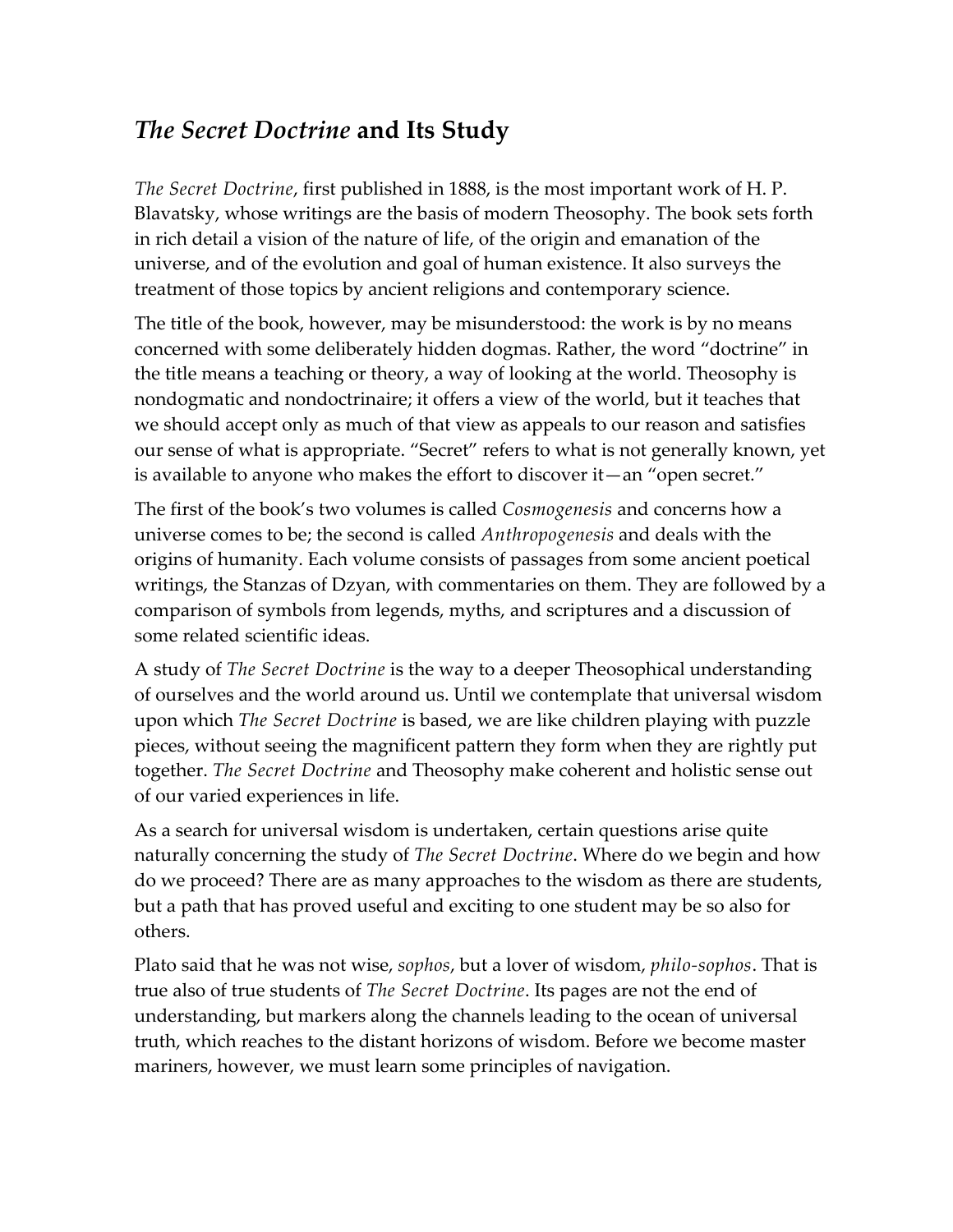How, then, do we study? Just to read a book is not to study it. One may read through a great many books, Theosophical or otherwise, and still know very little. To study is to come to grips with the author's thought. It is to permit the ideas in the work to enter unobstructedly into one's own mind, heart, and intuition, so that their truth meets the truth of one's own inner being. To study is to align the truth being studied with the truth inside ourselves, using every faculty of our being in this process of harmonization.

This concept of study is the basis of the following suggestions for approaching *The Secret Doctrine* (or the *SD*, as it is often called). The end of our studies is not that we can parrot, "HPB said . . ." or "The *SD* says. . . ." Rather, the end, which is paradoxically the beginning, is that we engage ourselves wholly and without reservation in the creative encounter with truth that alone can carry us into that realm where transcendental wisdom is perceived.

In a work by the Countess Constance Wachtmeister and others, *Reminiscences of H. P. Blavatsky and* "*The Secret Doctrine*," Bertram Keightley states:

When studied thoroughly but not treated as a revelation, when understood and assimilated but not made a text for dogma, HPB's *Secret Doctrine* will be found of incalculable value, and will furnish suggestions, clues, and threads of guidance for the study of nature and humanity, such as no other existing work can supply.

What, then is *The Secret Doctrine*? This must be our first question if we are to find in the book those "suggestions, clues, and threads of guidance" that will aid us in our quest for truth. HPB herself indicated that the written pages contain only a small fragment of the esoteric doctrine known to the most advanced members of our species. It contains, as she pointed out, "all that can be given out to the world in this century," and she adds concerning the "Secret Archaic Doctrine" that "it will be centuries before much more is given out." Yet we must also remember that HPB warned us that her work contains many "blinds," or statements that cannot be taken as literal or complete, so it often conceals as much as it reveals.

HPB was reported to have given some advice about how to study *The Secret Doctrine* (reprinted in *Getting Acquainted with* "*The Secret Doctrine*"). We are not sure where that report came from, but the advice is worth paying attention to:

Reading the S.D. page by page as one reads any other book . . . will only end us in confusion. The first thing to do, even if it takes years, is to get some grasp of the "Three Fundamental Principles" given in the Proem.... If one imagines that one is going to get a satisfactory picture of the constitution of the Universe from the S.D. one will get only confusion from its study. It is not meant to give any such final verdict on existence, but to *lead towards the Truth*.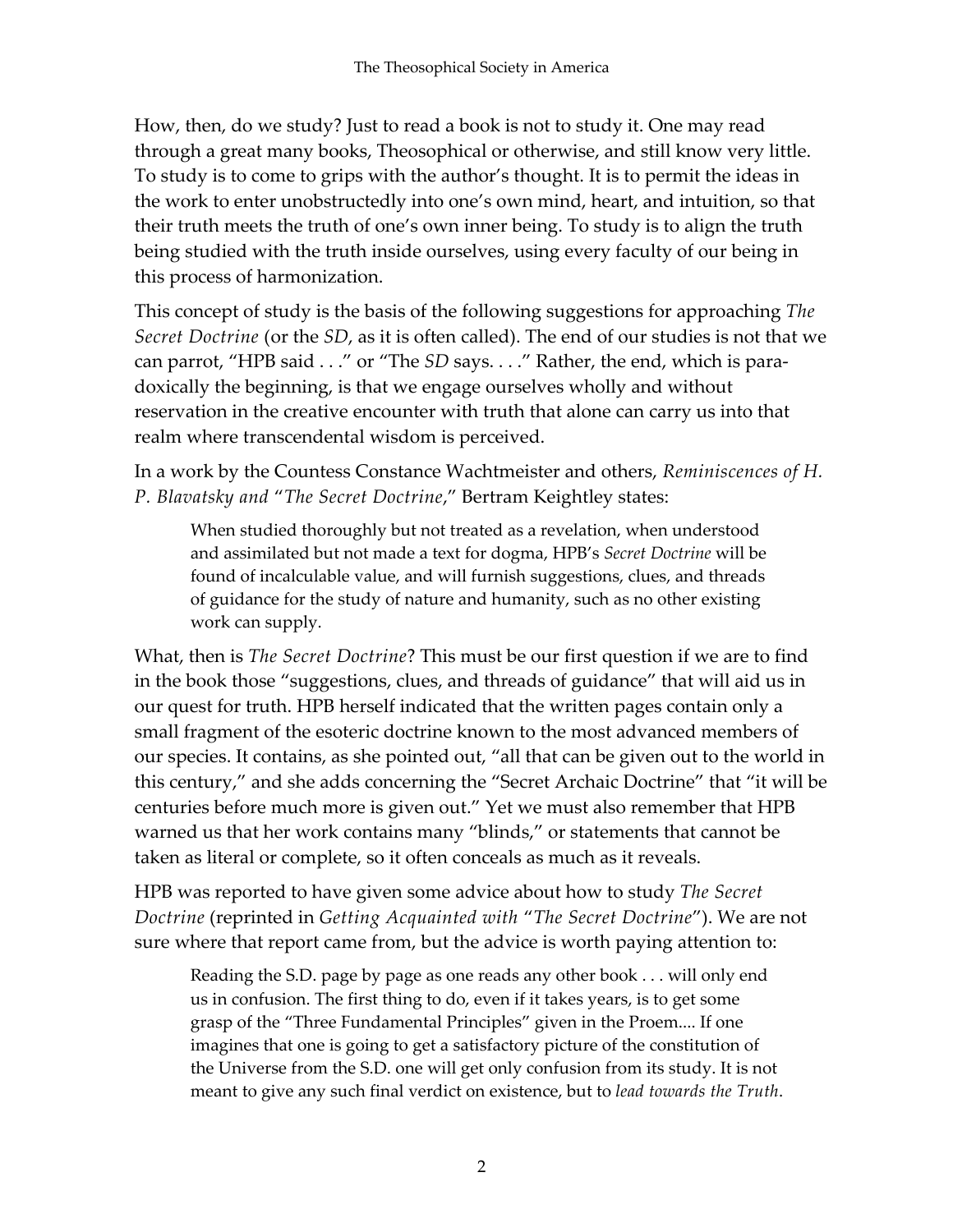. . . Come to the S.D. . . . without any hope of getting the final Truth of existence from it, or with any idea other than seeing how far it may lead *towards* the Truth. See in study a means of exercising and developing the mind never touched by other studies.

We may conceive of *The Secret Doctrine*, then, as a basic reference work which we can approach again and again. To know and appreciate it fully, however, we need to know something about the way it was written. *Letters from the Masters of the Wisdom*, Second Series, edited by C. Jinarajadasa, includes four letters received by Dr. W. M. Hübbe-Schleiden, an early member of the Society in Germany. One of these letters, dated 1885, contains this important clue for our study:

It is for his own satisfaction [that is, Dr. HübbeSchleiden's] that the undersigned is happy to assure him that *The Secret Doctrine* when ready will be the triple production of M∴, Upasika and the Doctor's most humble servant.

K.H.

"M" and "KH" are two Adepts who were instrumental in founding the Theosophical Society. "Upasika," meaning female disciple, is a name used for HPB. Jinarajadasa comments on this letter that it refers to the first version of *The Secret Doctrine*, the original manuscript of which is at Adyar in India. The work as finally published was expanded to several times the size of the original draft with the assistance of various of HPB's students in London. Many people had a hand in producing the book.

It has been said that *The Secret Doctrine* should be read with the will, and indeed one does find that it cannot be read with the ordinary mind. To say that it should be read by the "will," does not mean, however, that we should read it with bursting blood vessels. Rather it means that the light of the inner spirit (or "atma") should be allowed to shine upon our understanding. Our preparation must be such that our knowledge is illuminated from within.

Toward this end, our study of *The Secret Doctrine* might be accompanied by meditation and contemplation of a little book called *The Voice of the Silence*, which HPB herself recommended as a correlative study to *The Secret Doctrine*. Only with such preparation can one enter inwardly into the depths of the Wisdom. The mind is not set aside, but instead becomes a pure reflecting mirror for the higher Self to perceive the universals of Reality.

There are four things students may discover as they pursue their studies. First, *The Secret Doctrine* indicates that by comparing the cosmogonies of the ancients, we can discover what is truly universal in them. Second, the book gives a clue to unraveling the genuine history of humankind. Third, it lifts the veil of allegory and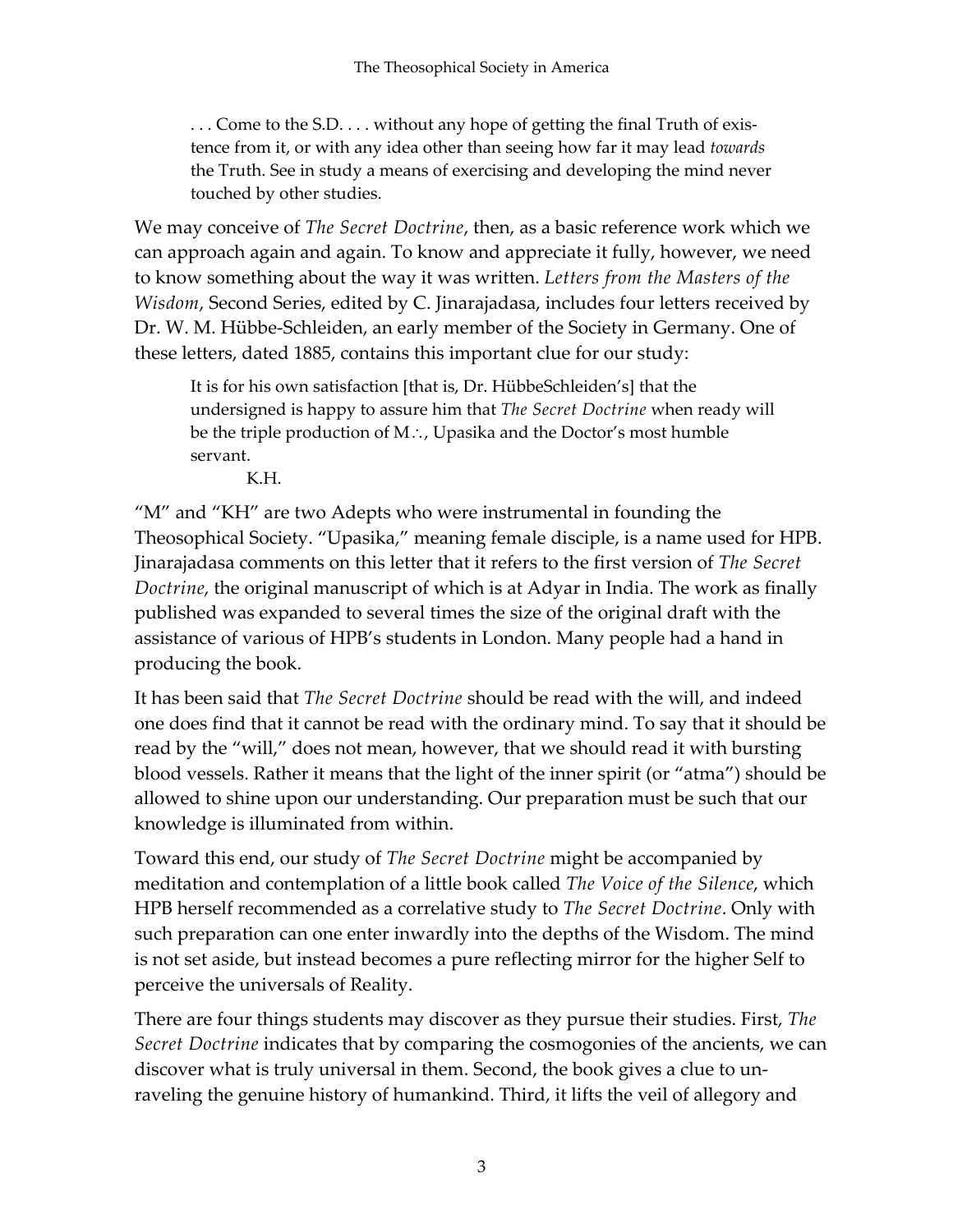symbol from the myths and scriptures of antiquity to reveal the beauty of truth. Finally, *The Secret Doctrine* presents to the eager intellect, to the intuition, and to the developed spiritual perception, the scientific secrets of the universe.

To explore this fourfold vision, we may follow the method suggested by HPB herself. First, a thorough acquaintance with the Three Fundamental Propositions (1:13–20) is necessary. Quite simply stated, these reveal to us the mysteries of Beness, Becoming, and Being.

The Secret Doctrine establishes three fundamental propositions:

(*a*) An Omnipresent, Eternal, Boundless, and Immutable PRINCIPLE on which all speculation is impossible, since it transcends the power of human conception and could only be dwarfed by any human expression or similitude. . . . But once that we pass in thought from this (to us) Absolute Negation, duality supervenes in the contrast of Spirit (or consciousness) and Matter, Subject and Object.

(*b*) The Eternity of the Universe *in toto* as a boundless plane, periodically "the playground of numberless Universes incessantly manifesting and disappearing." . . . This second assertion of the Secret Doctrine is the absolute universality of that law of periodicity, of flux and reflux, ebb and flow, which physical science has observed and recorded in all departments of nature.

(*c*) The fundamental identity of all Souls with the Universal Over-Soul, the latter being itself an aspect of the Unknown Root; and the obligatory pilgrimage for every Soul—a spark of the former—through the Cycle of Incarnation (or "Necessity") in accordance with Cyclic and Karmic law, during the whole term.

Such are the basic conceptions on which the Secret Doctrine rests.

The first proposition affirms that an ineffable wholeness underlies all the diversity we experience. The second states that the universe is ordered according to a cyclical principle of constant change. The third holds that every living being is engaged in a great pilgrimage through reincarnation and karma, whose purpose is to reunite each being with the ultimate Ground of Being. Their keywords are *wholeness*, *order*, and *purpose*.

Blavatsky suggested that we "follow that up by study of the Recapitulation"—the numbered items in the "Summing Up" at the end of the first part (1:272–8). Here we find six outstanding ideas presented to us, which are necessary for our understanding of the entire *Secret Doctrine*:

1. "The Secret Doctrine is the accumulated Wisdom of the Ages . . . an uninterrupted record" which has come down to us, traced in allegory and symbol, couched in myth and legend, perceptible always by those who desire perception.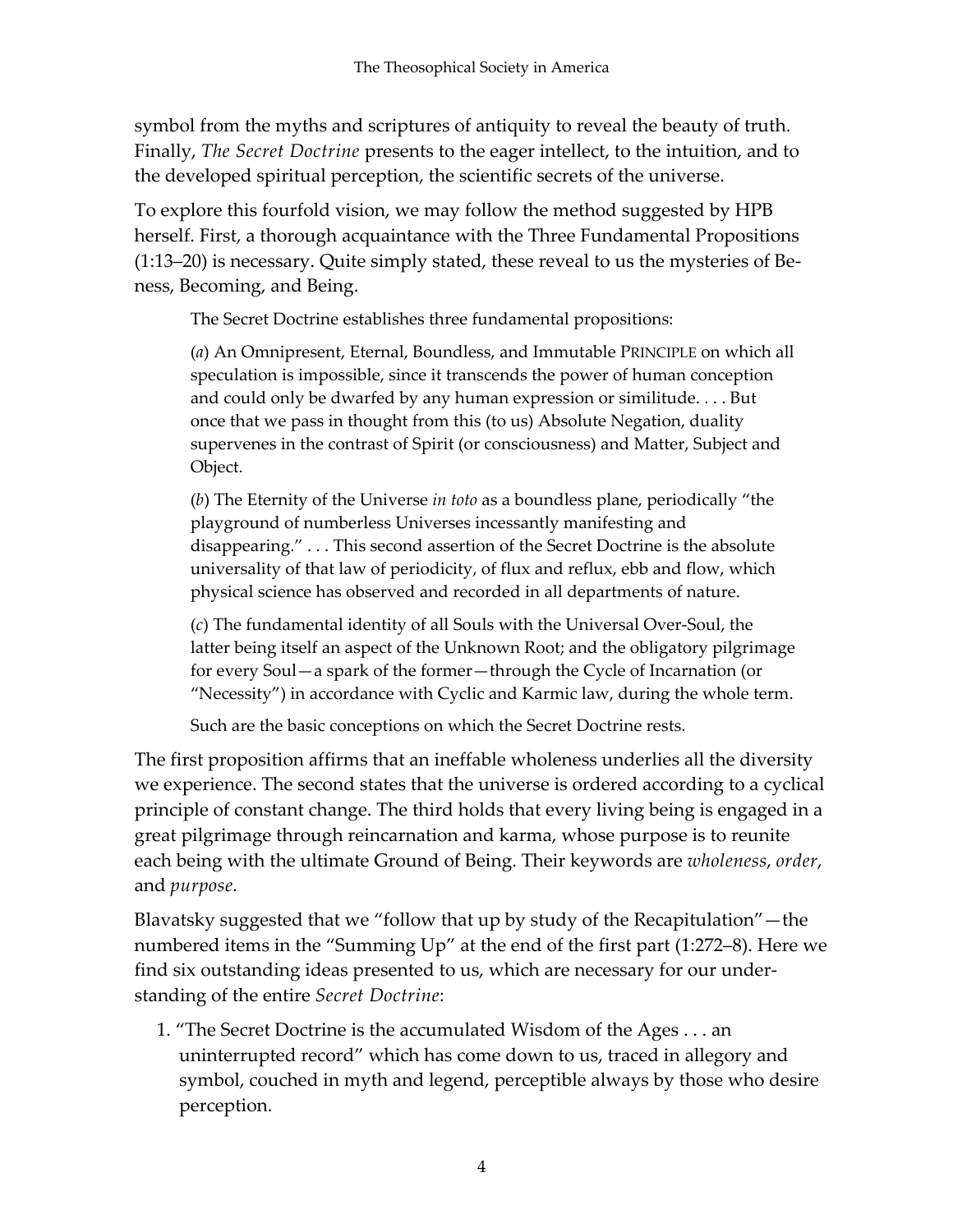- 2. The fundamental law of the esoteric philosophy is the unity of all things: "'Substance' on the plane of the manifested Universe . . . a 'Principle' in the beginningless and endless, abstract, visible and invisible Space."
- З. "The Universe is the periodical manifestation" of the underlying Substance-Principle, unfolding rhythmically and cyclically.
- 4. "The Universe is called, with everything in it, *Maya*, because all is temporary therein." This concept introduces us to one of the great mysteries of esoteric philosophy, the ephemeral nature of all existence, known as the doctrine of maya, often misunderstood. For maya is not so much illusion, as we ordinarily understand that word, but rather the measured pace of manifestation. The root of the word is *ma*, which means "to measure." The out-turned energies of the Creative Logos (Word or Reason of the universe) result in a measured order within the confines of time and space. In the highest sense, maya is the creative aspect of Reality. It is not an illusion, but is the producer of all illusory forms, illusory because they are changing and transitory. As HPB points out, "the Universe is real enough to the conscious beings in it" (1:274).
- 5. "Everything in the Universe, throughout all its kingdoms, is *conscious*." The fuller development of the consciousness in everything is the purpose of manifestation.
- 6. "The Universe is worked and guided, from *within outwards*." No goal is imposed upon us from outside. We and the whole universe are evolving to realize a goal that is inside us.

Pondering the universals thus set forth for us, we can move freely through the volumes, seeing the great plan work out in cosmogenesis and anthropogenesis, exploring the correspondences that emerge from the depths of meaning in the universal symbols of creation reflected in the life and heart of humanity. Pursuing our studies by tracing out the algebraic formula of creation given in the Stanzas of Dzyan, we find ourselves, as the Rig Veda puts it, "gazing into eternity ere the foundations of the world were laid."

In our study, we come at last to the ultimate and sublime truth: the Cosmic Logos, which is the Creative Energy of our Solar System, and the Self in each of us, which is the Inner Ruler Immortal, are ONE. This realization is the goal of yoga. This is the cosmic religious experience. This is the supreme vision of the mystic.

As we remember this truth, a deeper awareness of our unity, not only with all manifested life but with the very source of that life, becomes the abiding principle by which we act. We then discover that the creative pattern of both the universe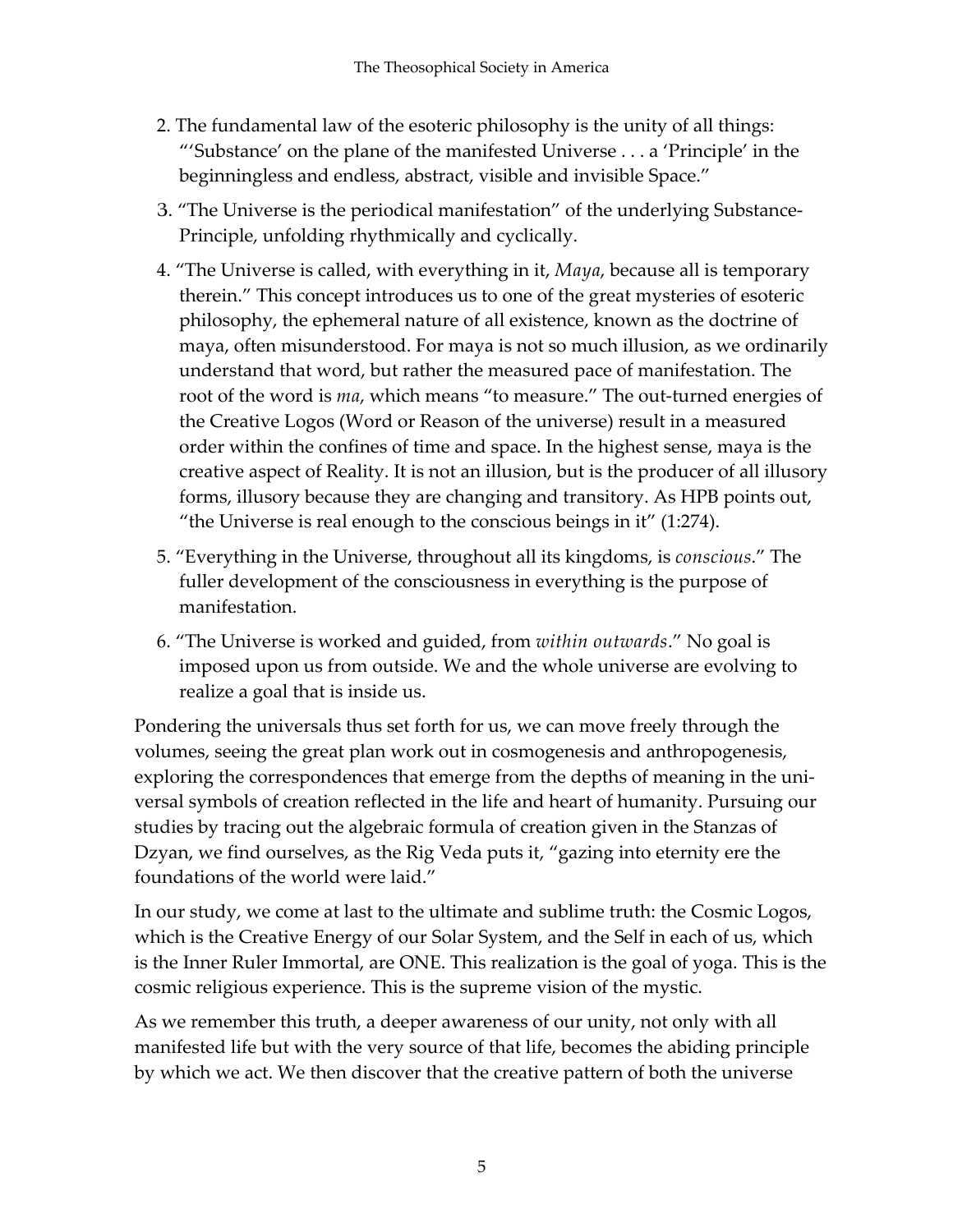and humanity resides within the very fiber of our being. It is our challenge to express this truth in our lives and to reveal it in our thoughts, words, and deeds.

The "doctrine" or worldview is then our own, "secret" not so much because it is hidden, but because its very inwardness is inexpressible. The throbbing heartbeat of the Ultimately Real is matched perfectly within ourselves, and we, the microcosm, mirror the cosmic creative scheme.

A Japanese sage, half a world away in space and centuries removed in time, said: "Do not try to do what your predecessors did; rather seek what they sought." To study *The Secret Doctrine* in its fullness, to enter creatively into the encounter with immortal wisdom, is to come to HPB's work with open heart and mind, seeking what has been sought by the wise ones through the ages, following the injunction given by HPB herself: "Follow not me, nor my Path, but the Path I show, which leads to the Masters."

## **For Further Study**

- *The Secret Doctrine*. 3 vols. Ed. Boris de Zirkoff. Boxed paperback. Wheaton, IL: Theosophical Publishing House, 1983.
- *An Abridgment of the Secret Doctrine*. Ed. Elizabeth Preston and Christmas Humphreys. Wheaton, IL: Theosophical Publishing House, 1996.
- *H. P. Blavatsky and The Secret Doctrine*. Ed. Virginia Hanson. Wheaton, IL: Theosophical Publishing House, 1988.
- *The Voice of the Silence*, *Being Chosen Fragments from the "Book of the Golden Precepts."* Wheaton, IL: Theosophical Publishing House, 1992.
- Abdill, Ed. *Introduction to the Study of The Secret Doctrine,* Pts. 1-6 (audio CD). Theosophical Society in America, 1995.
- Algeo, John. *Getting Acquainted with* "*The Secret Doctrine*": A Study Course. 3rd ed. Wheaton, IL: Theosophical Society in America, 1995.
- Barborka, Geoffrey A. *The Divine Plan: A Commentary on H. P. Blavatsky's Secret Doctrine*. Rev. ed. Madras, India: Theosophical Publishing House, 1964.
- \_\_\_\_. *The Story of Human Evolution: A Commentary on the Stanzas of Dzyan*—Second Series. Madras, India: Theosophical Publishing House, 1979.
- Cranston, Sylvia. *HPB: The Extraordinary Life and Influence of Helena Blavatsky*. New York: Putnam's, 1993.
- McDavid, William Doss. *An Introduction to Esoteric Principles*: A Study Course. 4th ed. Wheaton, IL: Theosophical Society in America, 1990.
- \_\_\_\_. *Secrets of The Secret Doctrine* (audio CD). Theosophical Society in America, 2001.